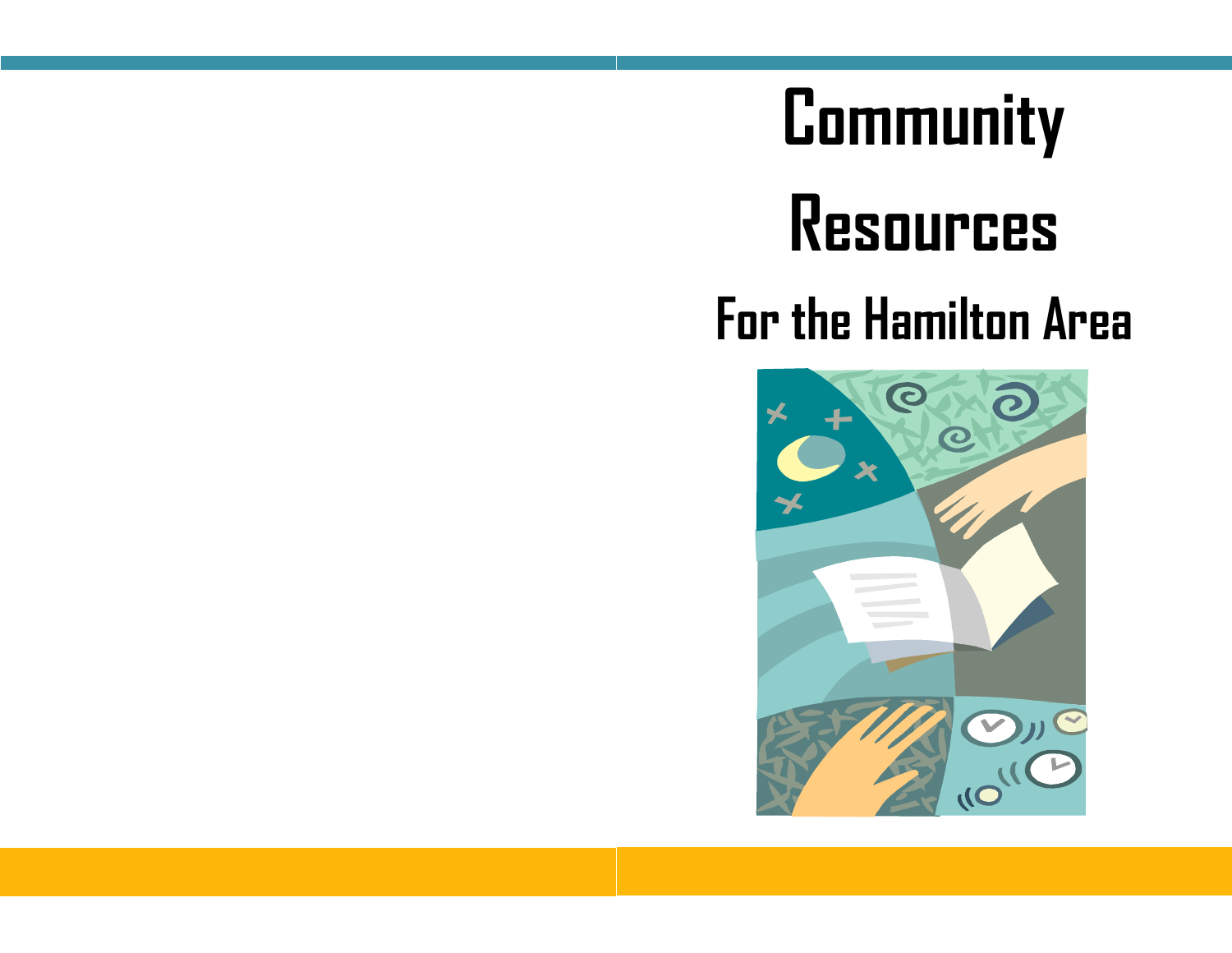**Provided to you by: Bridge to Recovery Program** 100 West 5th St. (905) 522-1155 x33500 **Community Psychiatry Clinic** 100 West 5th St. (905) 521-6040 **Concurrent Disorders Program** 100 West 5th St. (905) 522-1155 x39207 **Dialectical Behavioural Therapy Program** 2757 King St. E./100 West 5th St. (905) 522-1155 x38005 **East Region Mental Health Services** 2757 King St. E. (905) 573-4801

**Updated September 2015**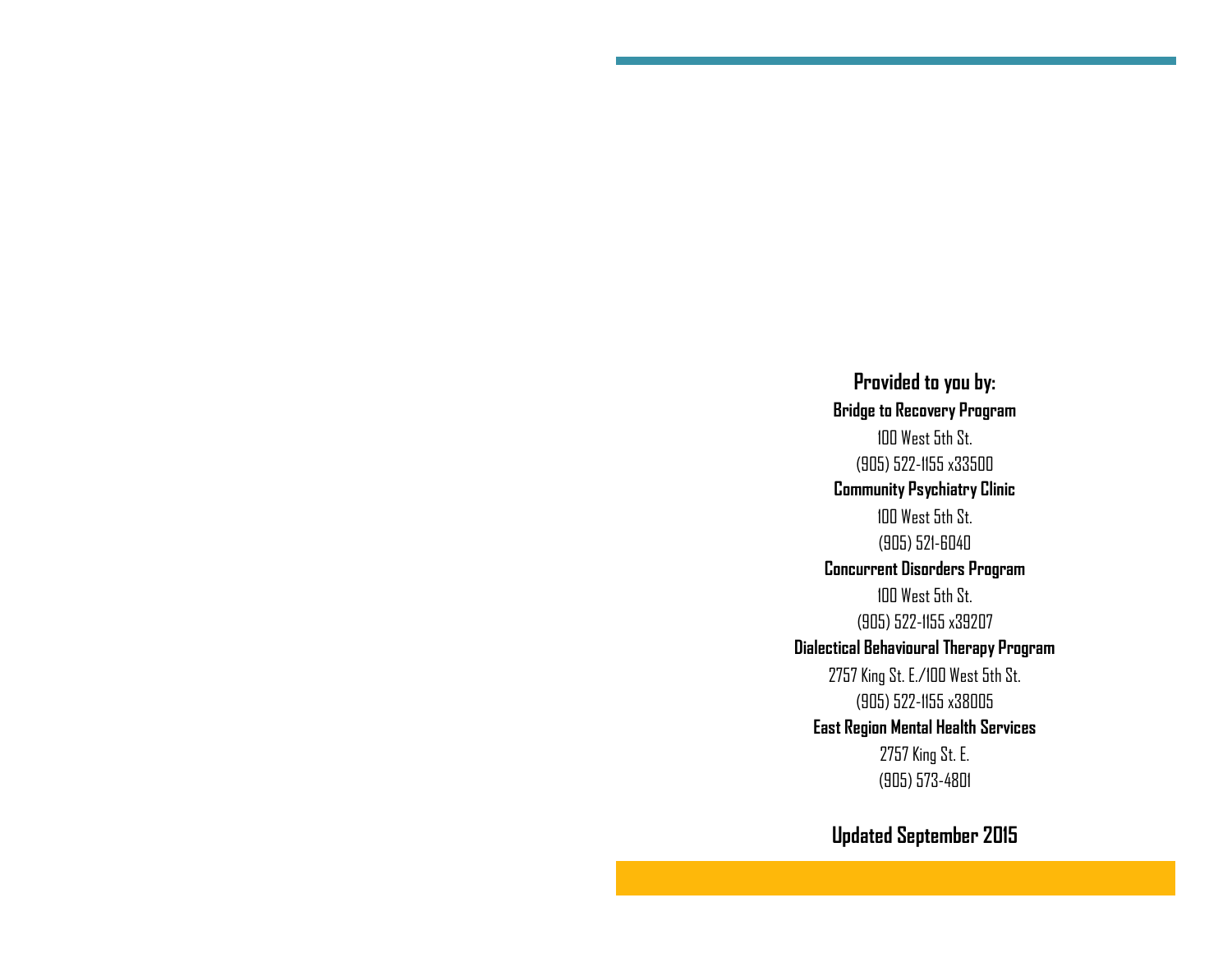# **Clothing**

| GIULIUIIY           |                    |
|---------------------|--------------------|
| Good Shepherd       | $(905)$ 528-9109   |
| St. Matthew's House | (905) 523-5546     |
| St. Vincent de Paul | (905) 549-3902     |
| Salvation Army      | $(905) 540 - 1888$ |
|                     |                    |
|                     |                    |

# **Additional Community Support Services** Canadian Hearing Society of Hamilton (905) 522-0755

Canadian National Institute for the Blind (CNIB) (905) 528-8555<br>Mental Health Service Information (1986-531-2600) Mental Health Service Information

# **Looking for a Family Doctor?**

Hamilton Academy of Medicine (905) 528-1611 www.hamiltondoctors.ca Health Care Connect 1-800-445-1822



# **Table of Contents**

1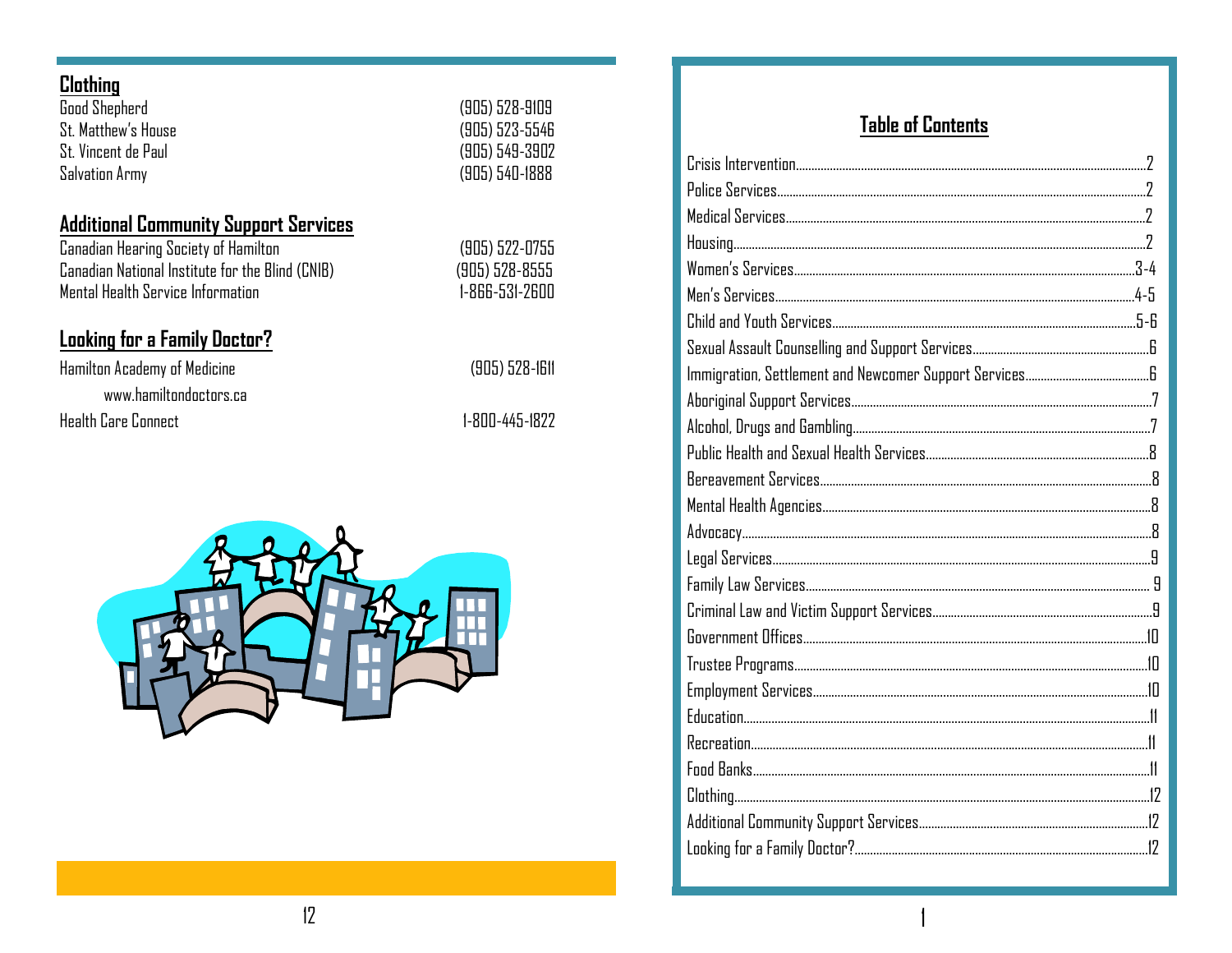#### **Crisis Intervention**

COAST (905) 972-8338 Suicide Crisis Line (905) 522-1477 Sexual Assault Centre (905) 525-4162 Barrett Centre (905) 529-7878 Mental Health Helpline 1-866-531-2600 www.mentalhealthhelpline.ca Emergency Psychiatry Services (St. Joseph's Hospital) 50 Charlton Ave. Kid's Help Phone 1-800-668-6868 Victim Services—Hamilton Police (905)546-4904

#### **Police Services**

#### **Medical Services**

Hamilton Health Sciences (905) 521-2100 Urgent Care Centre (HHS) (905)521-2100 x72000 St. Joseph's Hospital (905) 522-1155 Urgent Care Centre (SJH) (905) 522-1155 x34811 Telehealth Ontario 1-866-797-0000

#### **Housing**

Access to Housing (905) 524-2228 Housing Help Centre (905) 526-8100 YMCA (905)529-7102 YWCA (905) 522-9922 HOMES Program (905) 528-3655 CMHA Baldwin House (905) 521-0090 Indw (905) 529-0454 Residential Care Facilities (905) 546-2225

EMERGENCY **EXECUTES** Non-Emergency (905)546-4925 Domestic Violence Unit (905) 546-3852/(905)546-3853

EMERGENCY **EXERCISE AND SERVICE SERVICE SERVICE SERVICE SERVICE SERVICE SERVICE SERVICE SERVICE SERVICE SERVICE SERVICE SERVICE SERVICE SERVICE SERVICE SERVICE SERVICE SERVICE SERVICE SERVICE SERVICE SERVICE SERVICE SERVIC** 

#### **Education**

Adult Basic Education Association of Hamilton (905) 527-2222 St. Charles Adult Education Centre (905) 577-0555 HWDSB—Red Hill Learning Centre (905) 561-2190

#### **Recreation**

| Steps to Health                                                              | $(905)$ 528-3655 |
|------------------------------------------------------------------------------|------------------|
| City of Hamilton                                                             |                  |
| www.hamilton.ca/CultureandRecreation/Recreation                              |                  |
| YMCA                                                                         | (905) 529-7102   |
| YWCA                                                                         | (905) 522-9922   |
| CMHA Evening Recreation Program                                              | (905) 521-0090   |
| Hamilton Association for Residential and Recreational Redevelopment Programs |                  |
| (HARRRP)                                                                     | (905) 544-0050   |

# **Food Banks**

Salvation Army (905) 540-1888 Good Shepherd (905) 528-9109 St. Matthew's House (905) 523-5546 Roxborough PARC Centre (905) 545-0565 Neighbour to Neighbour (905) 574-1334 Mission Services (905) 528-9109 Stoney Creek Food Bank (905) 643-2090 Kingsway Blessing Centre (905) 296-9473 Living Rock (Ages 13-25) (905) 528-7625 Hamilton Dream Centre (905) 527-8605 Welcome Inn Community Ctr. (905) 525-5824

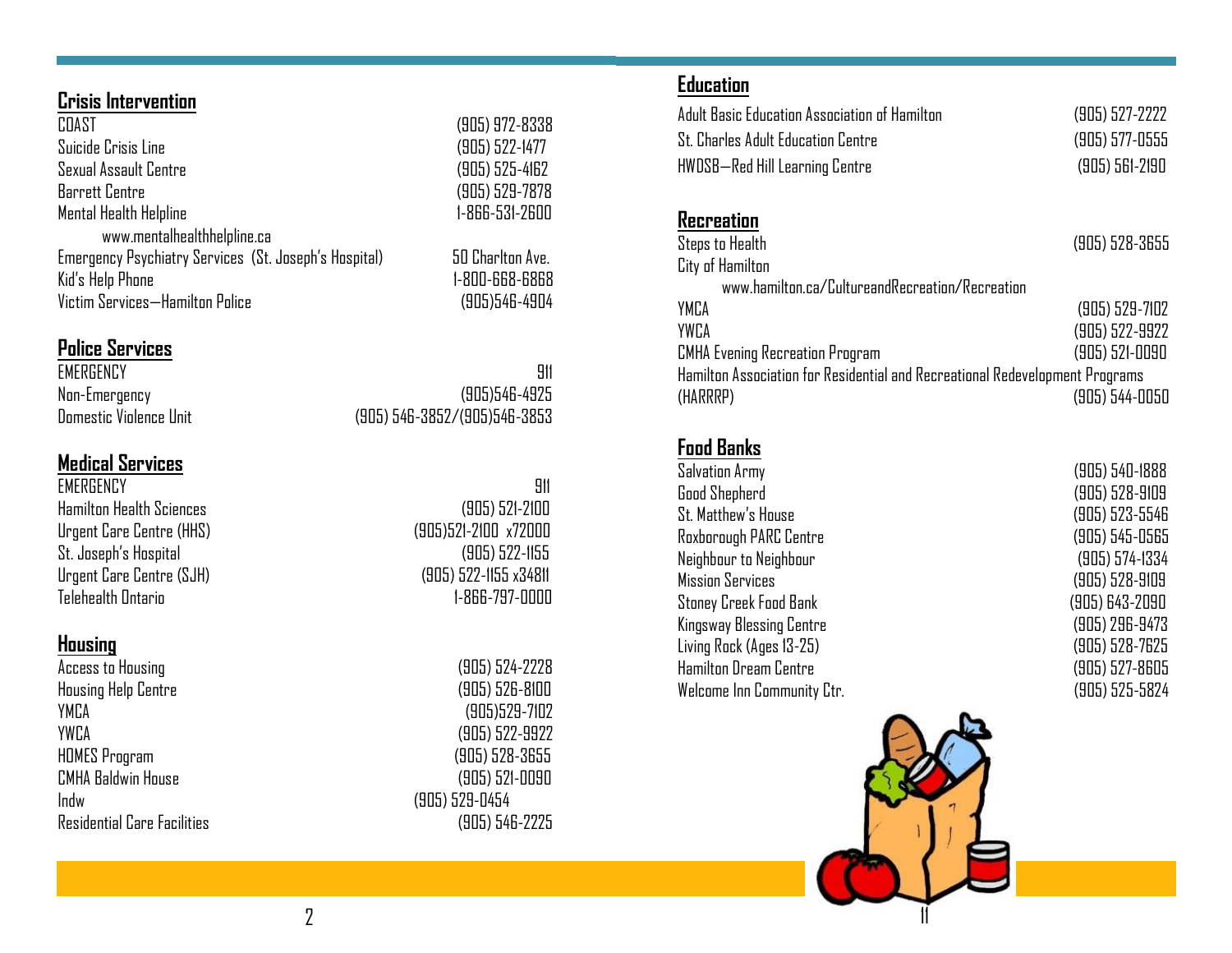#### **Government Offices**

#### ODSP (905) 521 -7280 **Ontario Works**  $RPP-<sub>0</sub>$ -D 1-800 OHIP 1-866 WSIB 1-800 Telehealth Ontario **General Information**

#### **Trustee Programs**

Public Guardian and Trustee **Good Shepherd** Mission Services Salvation Army

#### **Employment Services**

Community Living Hamilton: Employment Access Mission Services: Marty Karl Northern Lights Canada **Ontario March of Dimes PATH Employment Services** Salvation Army Lawson Ministries Woodview Worx SJHH Vocational Counseling Weave Partners Goodwill: The Amity Group Mohawk College Resource Center **Employment Hamilton** 

(905) 546-4800 -277 -9914 -532 -3161 -387 -0750 -797 -0000 1-800-0 CANADA

(905) 546-8300 (905) 528-9109 (905) 528-4212 (905) 527-1444

(905) 526-9339 x775 (905) 522-5542 x302 (905) 667-0761 (905) 522-2253 (905) 528-6611 (905) 527-6212 (905) 385-9244 (905) 522-1155 x36618 (905) 972-0220 (905) 526-8482 x245 (905) 575-2177 (905) 522-4902

#### **Women's Services**

#### **Emergency Crisis Lines**

| Assaulted Women's Helpline                 | 1-866-863-0511         |
|--------------------------------------------|------------------------|
| Fem'aide: Francophone Women's Support Line | 1-877-336-2433         |
| Inasmuch House                             | (905) 529-8600         |
| Interval House Hamilton                    | (905) 387-8881         |
| Martha House                               | (905) 523-6277         |
| Mary's Place                               | (905) 540-8000         |
| Native Women's Centre                      | $1 - 888 - 308 - 6559$ |
|                                            |                        |

### **Emergency Shelters**

| Inasmuch House               | $(905)$ 529-8149 |
|------------------------------|------------------|
| Mary's Place—30 Pearl St. N. | (905) 540-8000   |
| Interval House               | (905) 387-9959   |
| Martha House—30 Pearl St. N. | (905) 523-8895   |
| Native Women's Centre        | (905) 664-1114   |
|                              |                  |

# **Second Stage Housing**

Good Shepherd Women's Services Phoenix Place

#### **Transitional Housing**

Native Women's Centre —Honouring the Circle (905) 664 YWCA Hamilton

(905) 664-1114 (905) 522-9922

(905) 523-8766

(905) 527-2238

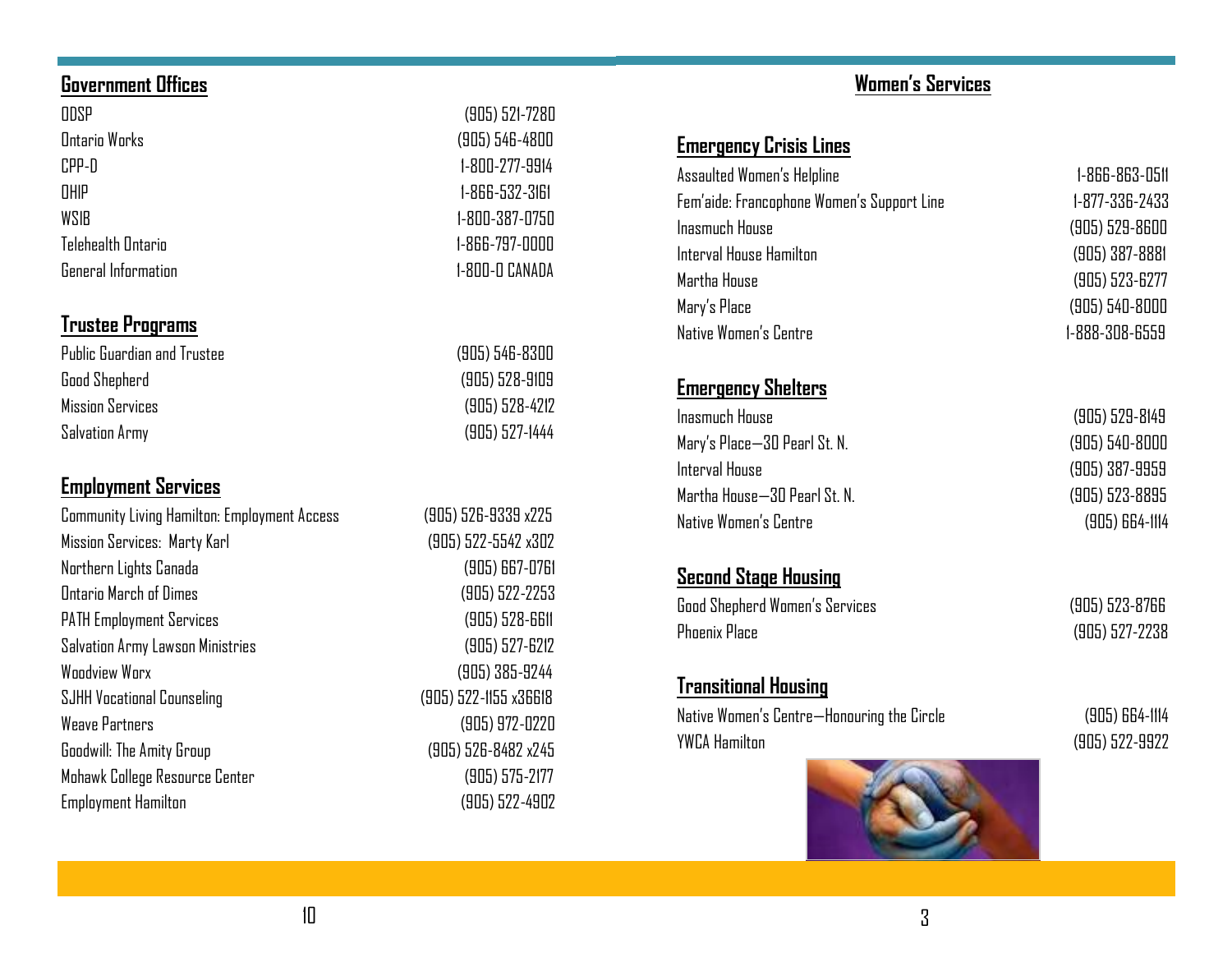# **Women's Services (cont.)**

### **Counselling and Support Services**

| Aboriginal Health Centre                    | (905) 544-4320    |
|---------------------------------------------|-------------------|
| AIDS Network                                | (905) 528-0854    |
| <b>Catholic Family Services</b>             | (905) 527-3823    |
| Centre de santé communautaire               | (905) 528-0163    |
| Elizabeth Fry Society                       | (905) 527-3097    |
| Flamborough Women's Resource Centre         | $(289)895 - 8580$ |
| Good Shepherd Women's Services              | (905) 523-8766    |
| Hamilton Regional Indian Centre             | (905) 548-9593    |
| Hamilton Urban Core Community Health Centre | (905) 522-3233    |
| Interval House of Hamilton                  | $(905)$ 387-9959  |
| Native Women's Centre                       | (905) 664-1114    |
| North Hamilton Community Health Centre      | (905) 523-6611    |
| Women's Centre                              | (905) 522-0127    |

### **Men's Services**

#### **Counselling and Support Services**

| Aboriginal Health Centre                    | (905) 544-4320     |
|---------------------------------------------|--------------------|
| AIDS Network                                | (905) 528-0854     |
| <b>Catholic Family Services</b>             | $(905) 527 - 3823$ |
| Centre de santé communautaire               | (905) 528-0163     |
| John Howard Society                         | $(905)$ 522-4446   |
| Hamilton Urban Core Community Health Centre | (905) 522-3233     |
| North Hamilton Community Health Centre      | (905) 523-6611     |

| 05) 544-4320  |
|---------------|
| 05) 528-0854  |
| 05) 527-3823  |
| 05) 528-0163  |
| 05) 522-4446  |
| 05) 522-3233  |
| 305) 523-6611 |

#### **Legal Services**

| Legal Aid                       | (905) 528-0134 |
|---------------------------------|----------------|
| Hamilton Community Legal        | (905) 527-4572 |
| Ontario Rental Housing Tribunal | 1-888-332-3234 |

#### **Family Law Services**

| Family Law Information Centre (FLIC)                        | (905) 645-5252      |
|-------------------------------------------------------------|---------------------|
| Flamborough Women's Resource Centre Legal Advocate          | (289)895-8580       |
| Good Shepherd Women's Services                              | (905) 523-8766      |
| Legal Advocate x4237                                        |                     |
| Family Court Support Worker x4333                           |                     |
| Hamilton Regional Indian Centre                             | $(905) 548 - 9593$  |
| Inasmuch House Legal Advocate                               | (905) 529-8149      |
| Jared's Place: Legal Advocacy and Resource Centre for Women |                     |
|                                                             | (905) 522-0127 x207 |

# **Criminal Law and Victim Support Services**

| Crown Attorney's Office           | (905) 645-5262   |
|-----------------------------------|------------------|
| <b>Elizabeth Fry Society</b>      | (905) 527-3097   |
| Hamilton Regional Indian Centre   | (905) 548-9593   |
| John Howard Society               | $(905)$ 522-4446 |
| <b>Justice of the Peace</b>       | (905) 645-5252   |
| Probation and Parole              | (905) 521-7527   |
| Victim Services-Hamilton Police   | (905) 546-4904   |
| Victim Support Line               | 1-888-579-2888   |
| Victim/Witness Assistance Program | (905) 645-5272   |
|                                   |                  |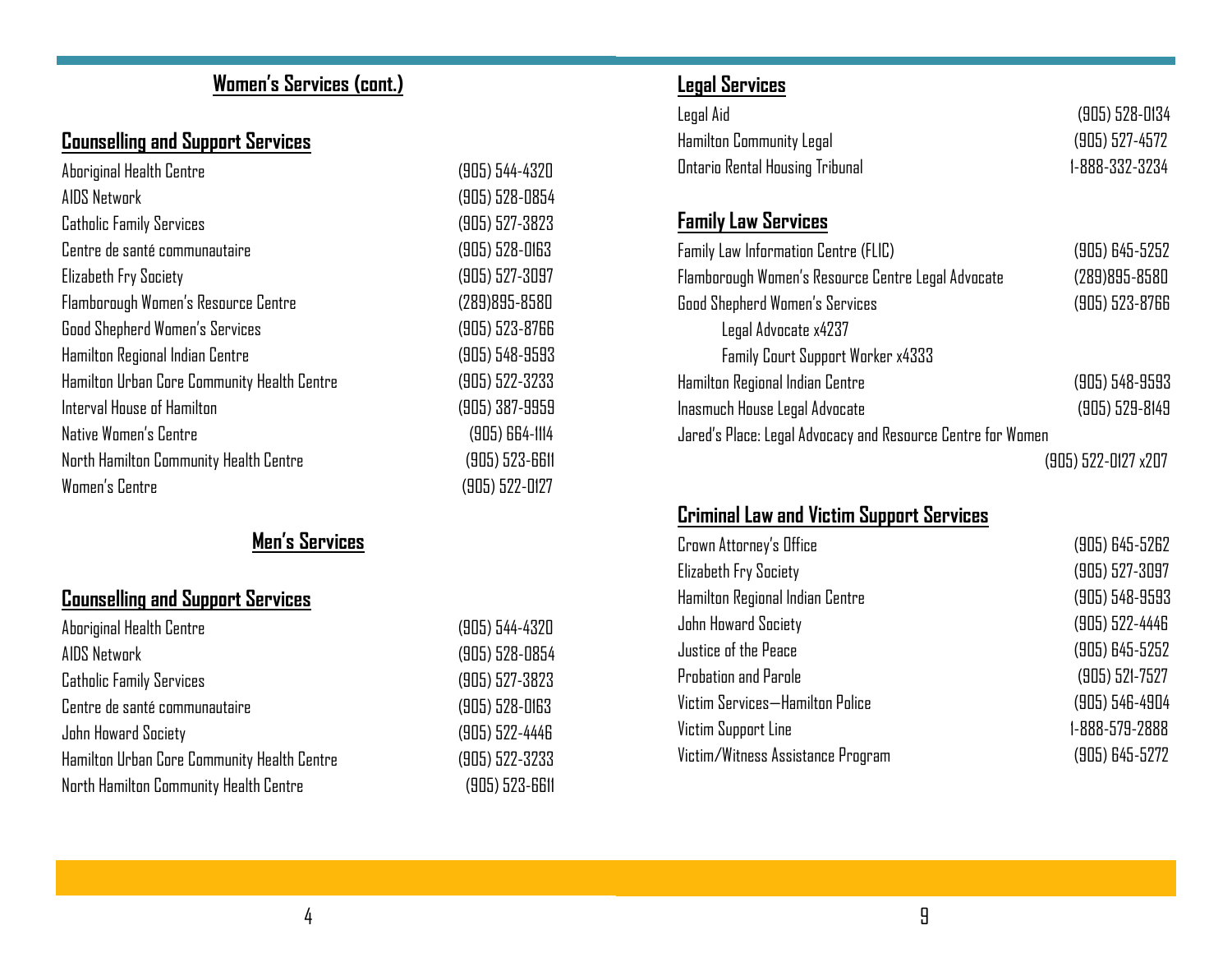# **Public Health and Sexual Health Services**

| Aboriginal Health Centre             |
|--------------------------------------|
| Anonymous HIV Testing                |
| Centre de santé communautaire        |
| City of Hamilton: Health Connections |
| Health Initiatives for Youth (HIFY)  |
| Sexual Health Information Line       |

### **Bereavement Services**

Friends in Grief (905) 318-0059 www.friendsingrief.homestead.com/schedule.html Bereaved Families of Ontario (905) 318-0070 www.bfo-hamiltonburlington.on.ca

### **Mental Health Agencies**

Canadian Mental Health Association Public Health Mental Health Outreach Program Schizophrenia Outpatient Clinic Hamilton Program for Schizophrenia IntAc (905) 528-0683 Hamilton Assertive Community Treatment Team Assertive Community Treatment Team II

#### **Advocacy**

Psychiatric Patient Advocate Office (905) 522-1155x36246 Mental Health Rights Coalition (905) 545-2525

(905) 546-3541 (905) 528-0163 City of Hamilton: Health Connections (905) 546-2489 (905) 528-3009 (905) 528-5894

Aboriginal Health Centre (905) 544-4320

| (905) 521-0090 |
|----------------|
| (905) 546-3597 |
| (905) 522-9767 |
| (905) 527-8515 |
| 905) 525-2832  |
| 905) 528-0683  |
| (905) 522-4273 |
| 905) 528-5354  |
|                |

### **Men's Services (cont.)**

#### **Emergency Shelters**

| $(905)$ 528-9109 |
|------------------|
| (905) 527-1444   |
| (905) 528-7635   |
|                  |

#### **Child and Youth Services**

#### **Counselling and Support Services**

| Aboriginal Health Centre               | (905) 544-4320        |
|----------------------------------------|-----------------------|
| Alternatives for Youth                 | (905) 527-4469        |
| Catholic Children's Aid Society        | (905) 525-2012        |
| <b>Catholic Family Services</b>        | (905) 527-3823        |
| Centre de santé communautaire          | (905) 528-0163        |
| <b>Children's Aid Society</b>          | (905) 522-1121        |
| <b>Contact Hamilton</b>                | (905) 570-8888        |
| Hamilton Regional Indian Centre        | (905) 548-9593        |
| <b>Health Initiatives for Youth</b>    | (905) 528-3009        |
| Lesbian Gay Bi Tans Youth Line         | 1-800-268-9688        |
| Living Rock                            | (905) 528-7625        |
| Lynwood Charlton Hall                  | (905) 527-4469        |
| <b>Youth and Wellness Centre</b>       | (905) 522-1155 x31725 |
| www.reachouthamilton.ca                |                       |
| Download the Be Safe app for Apple and |                       |
| Android devices                        |                       |



www.mindyourmind.ca/interactives/be-safe